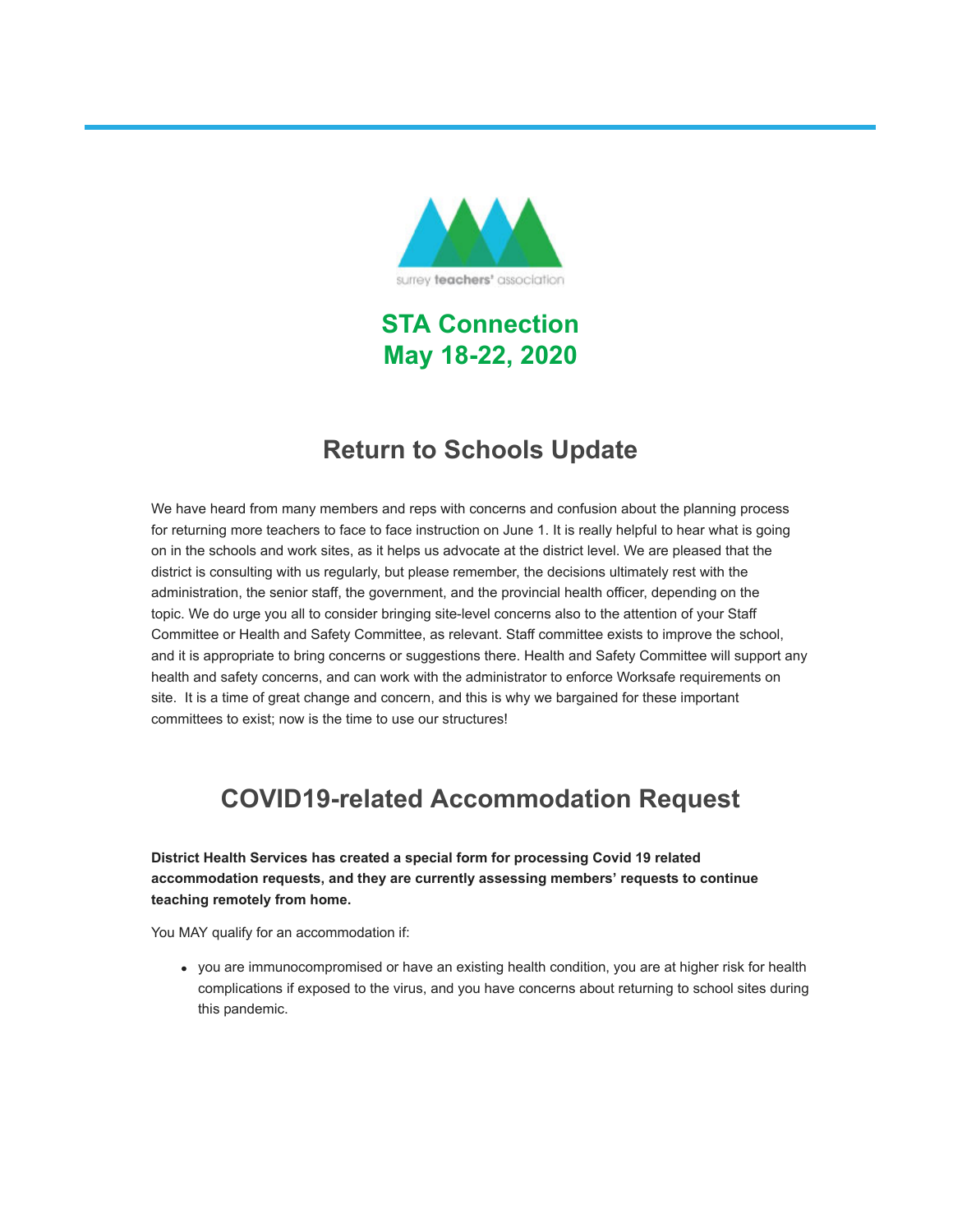- you live with a family member who is immunocompromised or otherwise at greater risk for health complications if exposed to the virus, and you have concerns about returning to school sites.
- you are pregnant and seeking an accommodation to continue working from home due to pregnancy.
- you are in the high-risk age group of 60+ (as defined by the BC Ministry of Health).
- you cannot find child care for your children who are not school aged (note that if your children are school age, K-7, you can qualify for child care in your children's own school in Surrey district on days when your children are not in class, since teachers are considered essential service workers for the purposes of child care).

#### **This form was sent to all Administrators on Wednesday, May 20. Please ask your Administrator for the form. Members may also request this form by email at [healthservices@surreyschools.ca](mailto:healthservices@surreyschools.ca)**.

Steps to request an accommodation related to COVID19:

1. Member fills out the Employee portion of the form – Part A:

- You could complete the form with basic information about your request to continue working from home, due to a 'medical condition' or 'health concern', to keep your private details confidential. Then be sure to email healthservices@surreyschools.ca directly with more details to support your request for accommodation.
- State that the accommodation you are requesting is to continue working remotely from home.
- Health services is not requiring a doctor's note to accompany this special form, but they may ask for additional documentation as part of the assessment process.
- Submit the form as soon as possible, rather than waiting to have medical information.

2. Administrator will then fill out the Manager portion of the form – Part B:

- Your Administrator is not responsible for approval of your request for accommodation this will be done by Health Services.
- 3. Administrator will send the form to District Health Services for assessment.

#### **Please note: At this point we do not have any guarantee on how the District will manage our members' requests to continue working remotely from home. We will continue to advocate that members with these needs be accommodated, and will support members whose requests for accommodation are denied.**

For further clarification, please email Dana Neidig, STA Health and Safety Officer, at [hs@surreyteachers.org.](mailto:hs@surreyteachers.org)

# **STA AGM**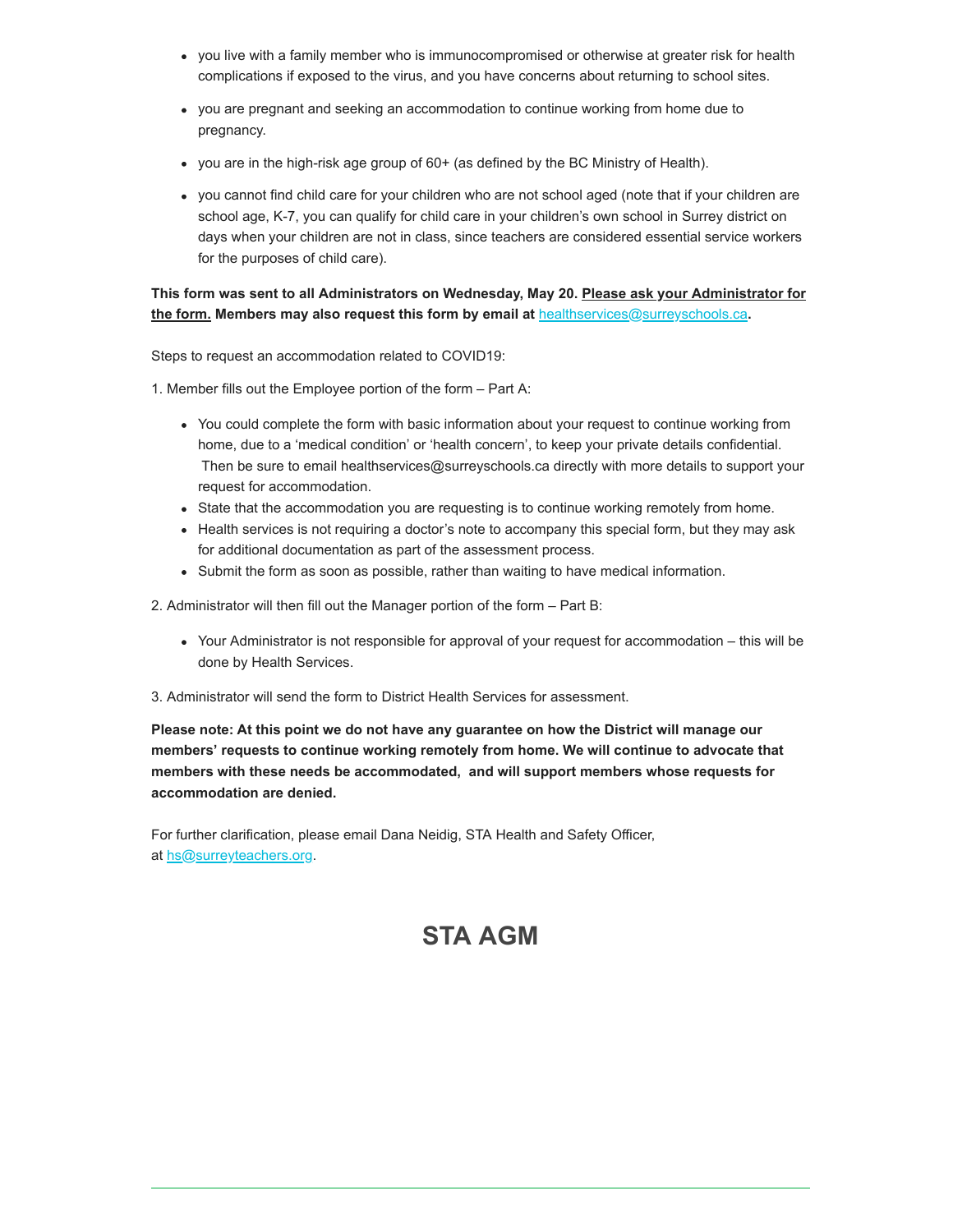

This year's STA AGM will be taking place at 4:00 pm on Wednesday, June 10 via Zoom. All members who [wish to attend will need to sign up individually as the registration keys are one use only. You can register](https://surreyteachers.us20.list-manage.com/track/click?u=37ec644ae87e34b54b3912660&id=ade6577ed7&e=7176ace922) now with your surreyschools email.

More information about the meeting and elections to come.

### **Curriculum - we have to run a different track now!**

The word curriculum comes from classical Latin curriculum "a running, course, career," and for sure, each year that I have taken my students through the curriculum for English 10-12, or for Spanish 9-12, I have had moments when I feel I am forcing some reluctant kids through a running course. I have been proud of how I have used many teaching skills, including differentiating instruction methods, using stories, varied activities, hilarity, making things interesting, or just dogged persistence to get some of the more reluctant "runners" to go all the way, getting every bit of the course completed.

But now we are in a pandemic. It is OK to not complete the course, to force them all to get all the way around. We need to slow down, forgive ourselves, and to seek some professional satisfaction from just connecting with the strivers and the stragglers, the middle of the pack and the ones who never got to the start line. A major aspect of our job that we are trained to do is to study the curriculum, meet our students, and use our professional autonomy to get them all through it. Thinking about not doing some of that is a huge change for many teachers.

Even in elementary, where the mandate to focus on literacy and numeracy skills is easier to fulfill, there is a letting go. So much of what we had hoped our students would discover through their work with us in the classroom will need to be left in the hands of next year's teacher. And next year's teacher will need to adjust, again, and as always to the diverse needs of their students. We remind ourselves that we teach children, not just curriculum.

In a recent meeting with the SOGI teachers advisory group, we asked, are the LGBTQ+ kids doing OK? In another recent meeting with some secondary reps, we asked what happens to kids who have struggled or never engaged with remote delivery of learning? And what about kids in gr. 11 or 12 who need to complete courses for Post Secondary admission and success? In another meeting, elementary teachers talked about discussed the feelings of grade 7s who may not articulate to gr. 8 with all the supports that we usually provide. **Many times there are not happy answers to these questions.** Not all kids have the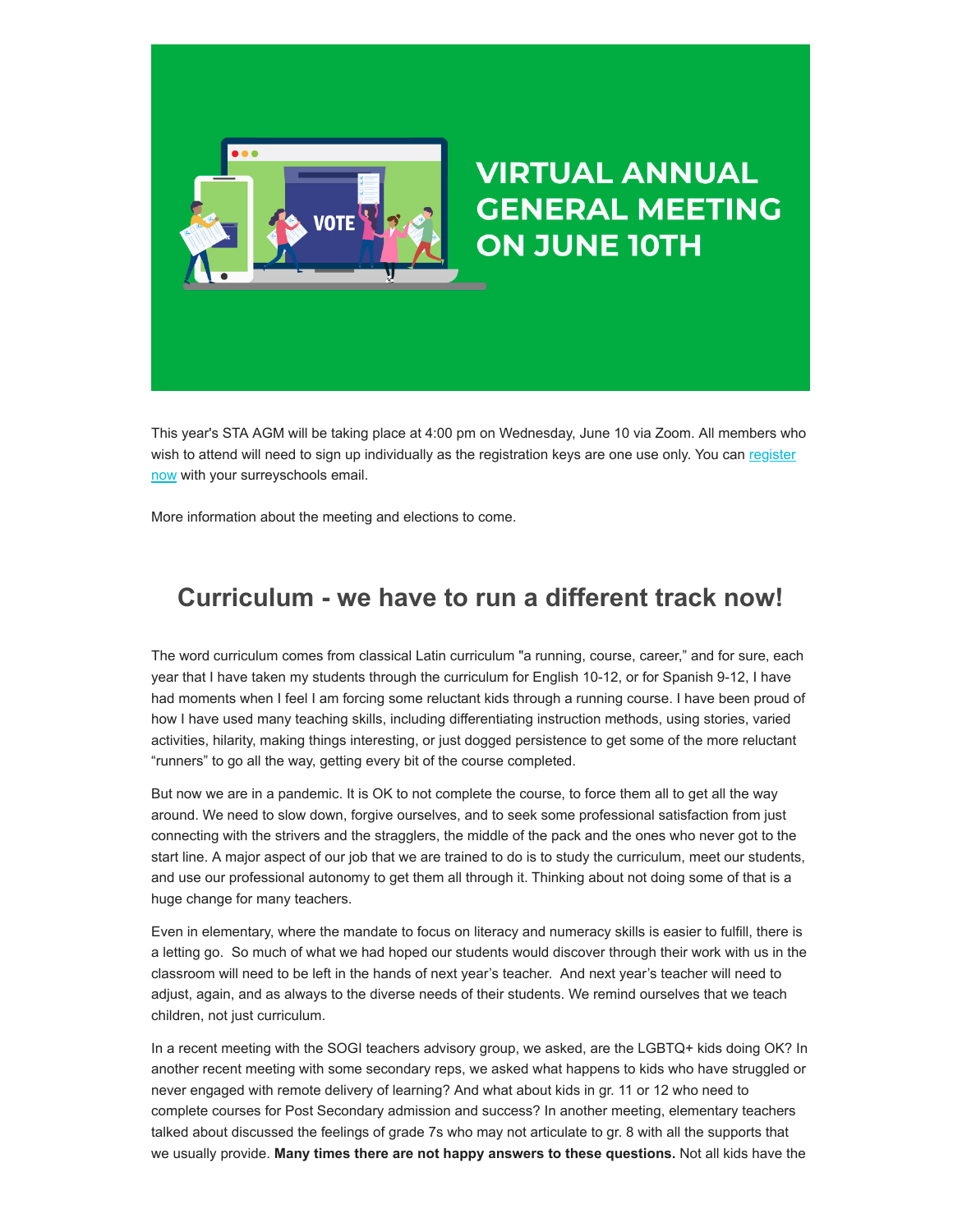ability to concentrate on scholastics when their family is thrown into chaos by job loss, conflict, or mental health problems. Others just know this new reality will go on a while and they are not doing OK.

The district has been very clear in their communications to us, that social emotional learning and supports are extremely important in this time, and all teachers are a part of that work. Reporting expectations have been emphasizing a compassionate, equitable approach to student assessment. Government has made it clear that we are reopening schools to more learners June 1st, that we will be providing face to face instruction and that remote learning opportunities will continue. And at the same time there is an expectation that teacher workload will not increase.

So, something has to give, and it is a conundrum, because we know that providing engaging content and maintaining high expectations for school work to be completed IS an important aspect of social emotional learning; it gives purpose to the days in isolation and a sense of hope and normalcy. I asked Jordan Tinney if there is any talk at the provincial level of changing the curriculum demands, the graduation requirements, or the length of the school year. He couldn't answer that, and who knows, that may come, but for now, we need to get to the end of this school year, triaging the most important parts, and letting some things go. Next year will not be back to normal, and this conversation will continue.

- Julia MacRae, 1st VP

## **Local Ratification Vote Results**

STA members voted to ratify the contractual provisions that were agreed to in local bargaining. Results will be emailed to members, but the vote was approximately 97.6% in favour, and 2.4% against, with more than 1,900 votes cast. Thank you to all who participated in the online ratification vote!



- May 22 International Solidarity **Committee**
- May 22 PAPR Committee
- May 25 Professional Development Day
- $\bullet$  May 25-27 BCTF AGM
- $•$  May 26 Round 2 begins
- June 10 - [Virtual STA AGM](https://surreyteachers.us20.list-manage.com/track/click?u=37ec644ae87e34b54b3912660&id=d60207c7cd&e=7176ace922)

# **Surprised you didn't get the job? Types of Transfer Grievances...**

In general, there are two main types of transfer grievances. In qualification grievances, a teacher is sometimes not shortlisted for an interview because the principal decided they were not qualified. In suitability grievances, a teacher was interviewed, but the principal considered a junior candidate demonstrably more suitable and offered them the job instead.

This year, the STA plans to use the expedited arbitration process in the Collective Agreement for transfer grievances. That means that timelines are very short, particularly for Round 2 grievances.

You can find out if someone with less seniority was awarded the job by reviewing the Round One Closed [Report which is now available for viewing on the District website. Please note that you need to be logged](https://surreyteachers.us20.list-manage.com/track/click?u=37ec644ae87e34b54b3912660&id=95f4895e4d&e=7176ace922)-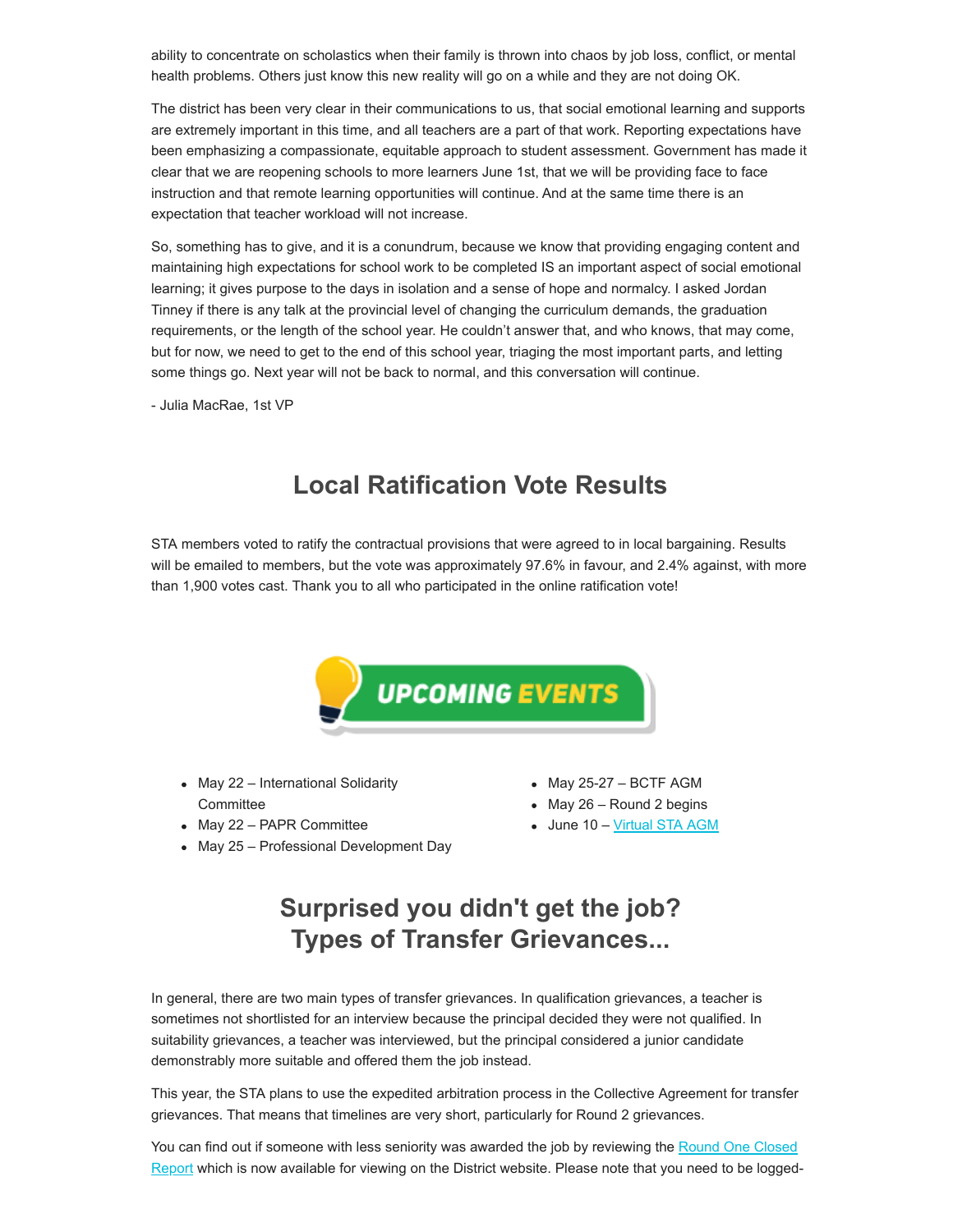in to be able to access the report.

If you do find that a teacher with less seniority was awarded a job you applied for, or you feel you were well-qualified, or there might have been an irregularity in the process, please contact Mark Keelan at [grieve2@surreyteachers.org.](mailto:grieve2@surreyteachers.org)

It is very important, given the short timelines, to seek advice about irregularities as soon as possible.

## **Shortlisted Without An Interview?**

Did you apply for a job in Round One? Were you contacted for an interview?

Unlike other districts, in Surrey the candidate with the most seniority is not always awarded the position. Due to language in our Collective Agreement, the job can be awarded to a less senior, but more suitable candidate. However, candidates with more seniority must be offered an interview.

If you applied for a job in Round One, please check the [Closed Report](https://surreyteachers.us20.list-manage.com/track/click?u=37ec644ae87e34b54b3912660&id=12241da959&e=7176ace922) (available May 19). If the job was awarded to a candidate with less seniority than you, and you were not offered an interview, please contact Mark Keelan, Grievance Officer, at *grieve2@surreyteachers.org*. If you would like more information about this process, it's described in this negotiated settlement agreement document.

### **New Salary Grid and Retroactive Pay!**

We can expect to receive our 2% retroactive salary payment by June 5! (Earnings that require individualized manual retro calculations, such as remedy and maternity/parental leave top-ups, to be paid by June 30.) This increase also applies to TTOCs and Summer School employment. The retroactive 2% [increase is calculated on pay for every day worked since July 1, 2019. View the revised salary grid for](https://surreyteachers.us20.list-manage.com/track/click?u=37ec644ae87e34b54b3912660&id=bfd7915639&e=7176ace922) Surrey.

Attached you will also find a timeline of our BCTF collective agreement gains.

## **Summer Pro-D Vote**

We recently reached agreement with the district regarding the summer pro-d vote. This year, votes will be conducted during a virtual staff meeting using the Polly add on in Teams. Polly allows for anonymous and accountable voting during a virtual staff meeting where only those members who are eligible to vote are able to. It is the only method that meets the criteria of an accountable and anonymous vote. Other voting platforms such as Survey Monkey and Forms in Teams were reviewed but did not meet necessary criteria.

Staff reps and ProD reps will be receiving an email package regarding summer pro-d and the vote. Please watch your emails.

### **Missed your School visit?**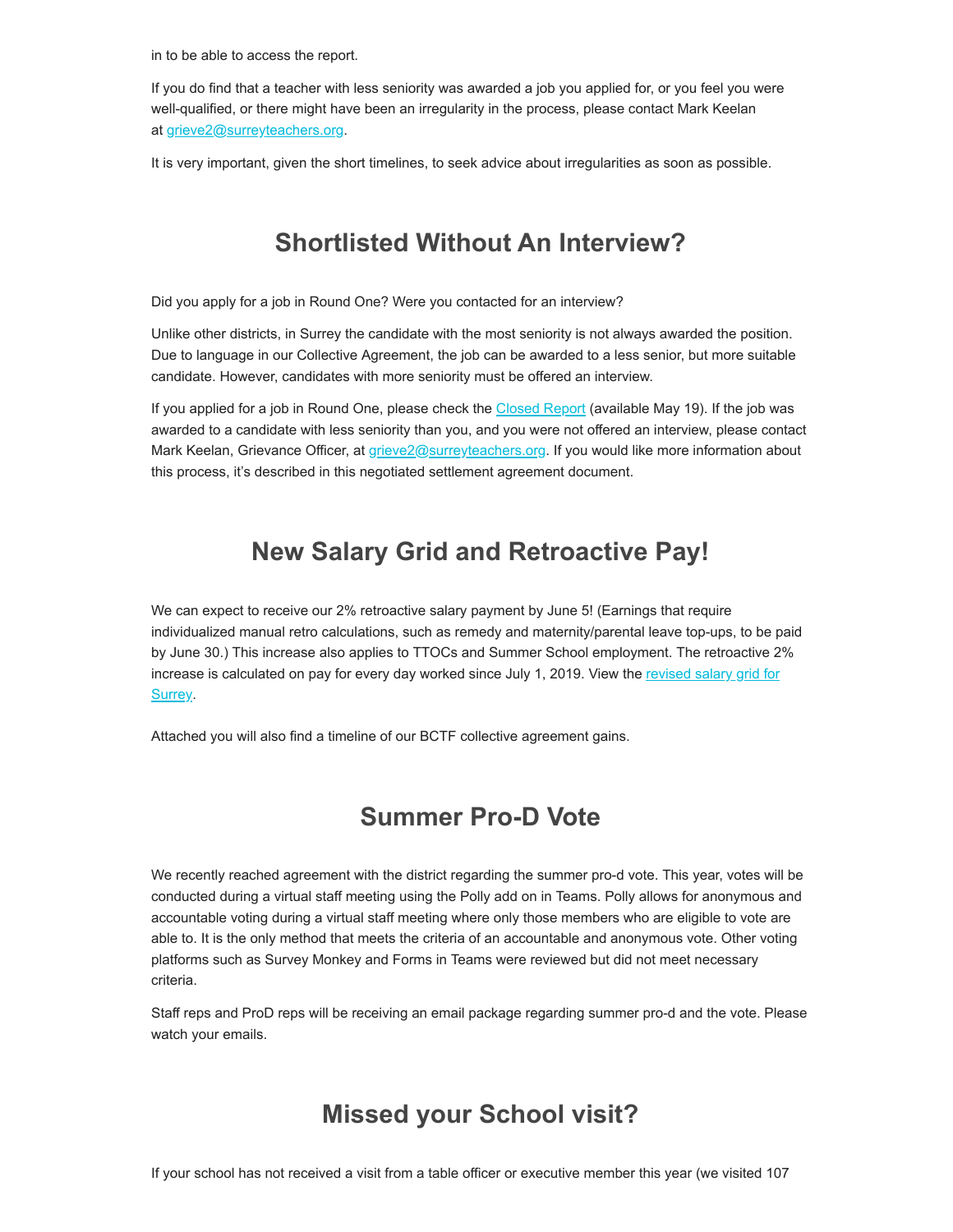work sites before Spring Break, yay!), and you would like to have a zoom meeting with one of us and your staff, we could do it! Please contact Julia at **[1vp@surreyteachers.org](mailto:1vp@surreyteachers.org)**, or Stacy at [repsupport@surreyteachers.org,](mailto:repsupport@surreyteachrs.org) to request a virtual visit. This is a chance for teachers to discuss any aspect of union work in the schools.

## **SFU Grad Diploma – Teaching for Social Justice**

Beginning September 2020, the Graduate Diploma in Advanced Professional Studies in Education has been developed in partnership with Surrey Schools for educators interested in deepening your pedagogical understanding of identity, belonging, social justice and equity while engaging in sustained reflective inquiry program. This is a 2 year program of study and completion would allow teachers to move from TQS category 4 to 5 or from 5 to 5+. The deadline to apply is July 24, 2020. If you are interested, [RSVP](https://surreyteachers.us20.list-manage.com/track/click?u=37ec644ae87e34b54b3912660&id=38558014b6&e=7176ace922) to attend an information session either on 2:00 – 3:00 pm on May 20, 3:00 – 4:00 pm on May 28, or 6:30 – 7:30 pm on June 1. For more information, [click here.](https://surreyteachers.us20.list-manage.com/track/click?u=37ec644ae87e34b54b3912660&id=f14fd56615&e=7176ace922)



#### **Eid this weekend**

Dear colleagues, I hope you are all well.

As you may know, Muslims have been fasting (no food or drink from dawn to dusk) for the month of Ramadan for almost a month now (we began April 24). To close this holy month, we celebrate Eid el Fitr, which is one of the biggest celebrations in the Islamic calendar (there is another Eid that will occur in the middle of the summer this year). Eid el Fitr will mostly likely be on the weekend but possibly on Monday, depending on the sighting of the moon and when you started Ramadan. After a month of fasting, you can imagine the celebrations that occur on Eid. While they centered around prayer, charity and community, they are also filled with food, family and presents. Eid in the time of covid, will no doubt be different, like all other things in life right now.

I just wanted to let you know that some of your students will be celebrating Eid this weekend, in ways we never thought we would have to. The greeting for Eid is Eid Mubarak, Eid Saeed, or just happy Eid!

I think at this time, when a lot of kids will not be getting the big culminating celebration at the end of this month of fasting, they will appreciate our acknowledgement more than ever before.

#### Eid Mubarak!

- Sajeda Rashid, Creekside Elementary